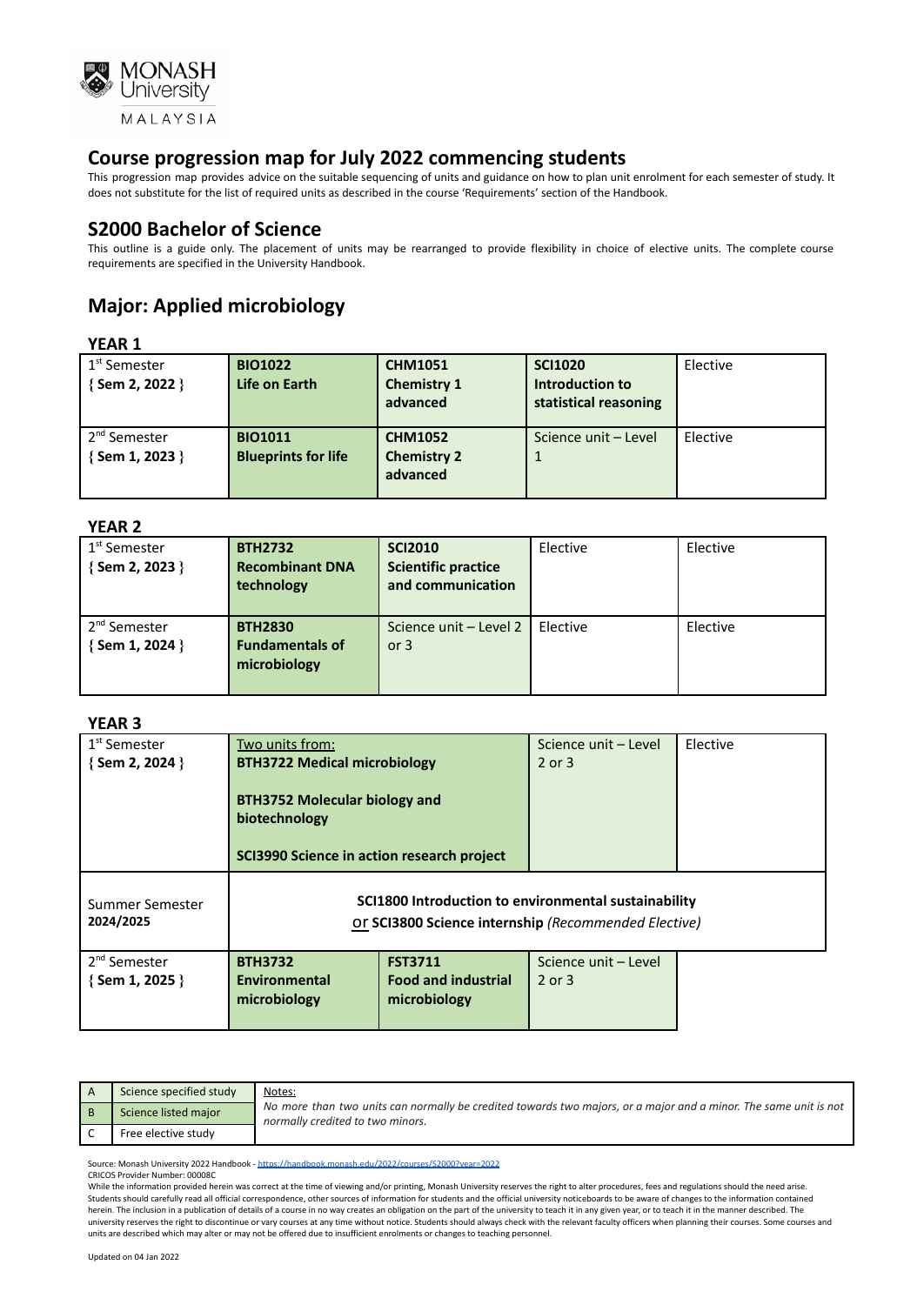

This progression map provides advice on the suitable sequencing of units and guidance on how to plan unit enrolment for each semester of study. It does not substitute for the list of required units as described in the course 'Requirements' section of the Handbook.

# **S2000 Bachelor of Science**

This outline is a guide only. The placement of units may be rearranged to provide flexibility in choice of elective units. The complete course requirements are specified in the University Handbook.

# **Major: Biotechnology**

## **YEAR 1**

| 1 <sup>st</sup> Semester<br>{Sem 2, 2022 }        | <b>BIO1022</b><br>Life on Earth              | <b>CHM1051</b><br><b>Chemistry 1</b><br>advanced | <b>SCI1020</b><br>Introduction to<br>statistical reasoning | Elective |
|---------------------------------------------------|----------------------------------------------|--------------------------------------------------|------------------------------------------------------------|----------|
| 2 <sup>nd</sup> Semester<br>$\{$ Sem 1, 2023 $\}$ | <b>BIO1011</b><br><b>Blueprints for life</b> | <b>CHM1052</b><br><b>Chemistry 2</b><br>advanced | Science unit - Level                                       | Elective |

#### **YEAR 2**

| 1 <sup>st</sup> Semester | <b>BTH2732</b>         | <b>SCI2010</b>             | Elective | Elective |
|--------------------------|------------------------|----------------------------|----------|----------|
| {Sem 2, 2023 }           | <b>Recombinant DNA</b> | <b>Scientific practice</b> |          |          |
|                          | technology             | and communication          |          |          |
|                          |                        |                            |          |          |
| 2 <sup>nd</sup> Semester | <b>GEN2041</b>         | Science unit - Level 2     | Elective | Elective |
| {Sem 1, 2024 }           | <b>Foundations of</b>  | or $3$                     |          |          |
|                          |                        |                            |          |          |
|                          | genetics               |                            |          |          |
|                          |                        |                            |          |          |

#### **YEAR 3**

| 1 <sup>st</sup> Semester<br>{Sem 2, 2024 }  | <b>GEN3051</b><br><b>Medical and forensic</b><br>genetics                                                    | One unit from:<br><b>BTH3752 Molecular</b><br>biology and<br>biotechnology<br>SCI3990 Science in<br>action research<br>project                              | Science unit - Level 2<br>or $3$ | Elective |
|---------------------------------------------|--------------------------------------------------------------------------------------------------------------|-------------------------------------------------------------------------------------------------------------------------------------------------------------|----------------------------------|----------|
| Summer Semester<br>2024/2025                | SCI1800 Introduction to environmental sustainability<br>Or SCI3800 Science internship (Recommended Elective) |                                                                                                                                                             |                                  |          |
| 2 <sup>nd</sup> Semester<br>{ Sem 1, 2025 } | <b>SCI3716</b><br>Laboratory and<br>workplace<br>management                                                  | One unit from:<br><b>BTH3820 Plant</b><br>biotechnology<br><b>GEN3040 Genomics</b><br>and its applications<br>SCI3990 Science in<br>action research project | Science unit - Level<br>2 or 3   |          |

| Science specified study | Notes:<br>No more than two units can normally be credited towards two majors, or a major and a minor. The same unit is not<br>normally credited to two minors. |
|-------------------------|----------------------------------------------------------------------------------------------------------------------------------------------------------------|
| Science listed major    |                                                                                                                                                                |
| Free elective study     |                                                                                                                                                                |

Source: Monash University 2022 Handbook - <https://handbook.monash.edu/2022/courses/S2000?year=2022>

CRICOS Provider Number: 00008C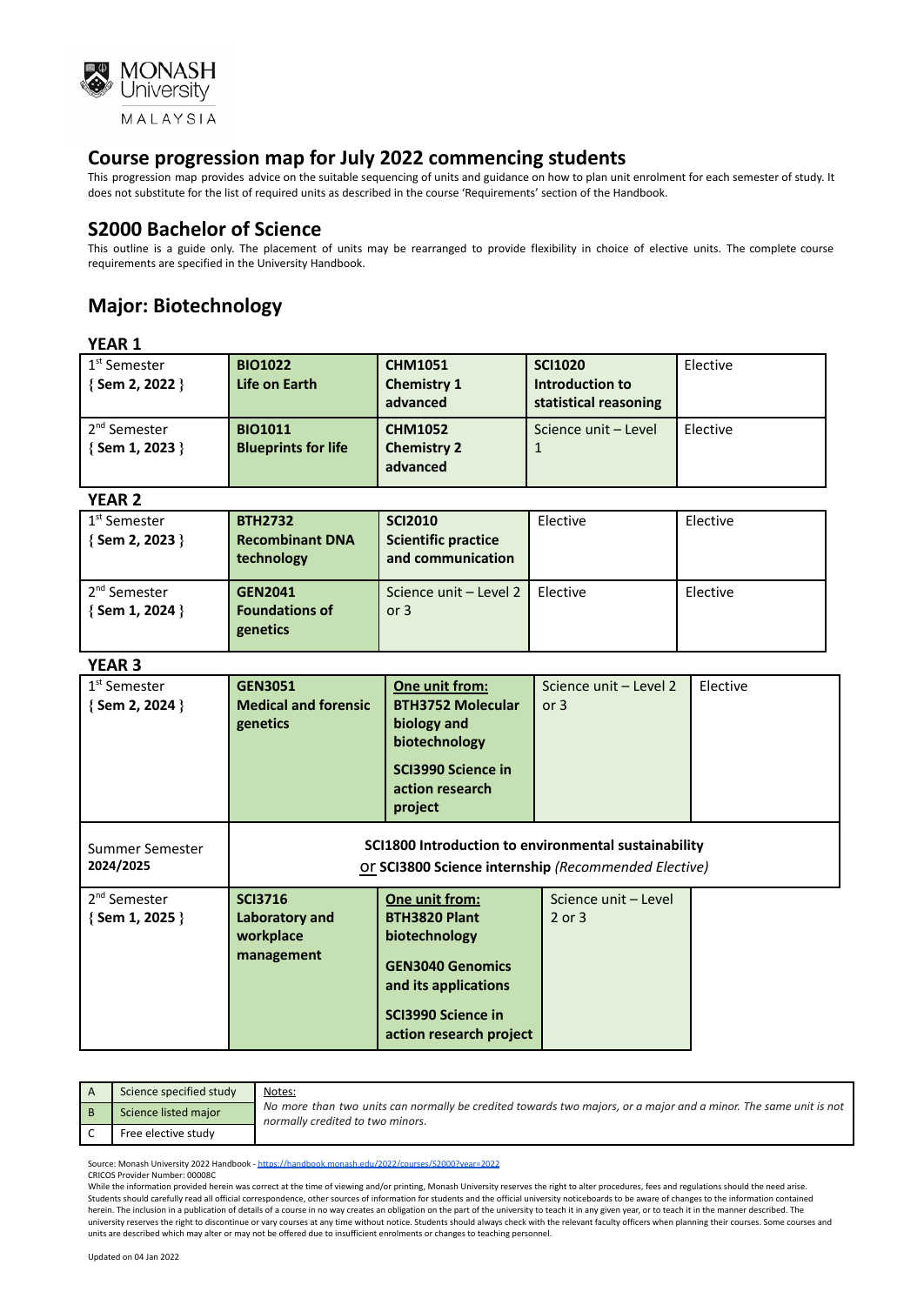

This progression map provides advice on the suitable sequencing of units and guidance on how to plan unit enrolment for each semester of study. It does not substitute for the list of required units as described in the course 'Requirements' section of the Handbook.

# **S2000 Bachelor of Science**

This outline is a guide only. The placement of units may be rearranged to provide flexibility in choice of elective units. The complete course requirements are specified in the University Handbook.

# **Extended major: Biotechnology**

### **YEAR 1**

| 1 <sup>st</sup> Semester<br>{Sem 2, 2022 } | <b>BIO1022</b><br>Life on Earth              | <b>CHM1051</b><br><b>Chemistry 1</b><br>advanced | <b>SCI1020</b><br>Introduction to<br>statistical reasoning | Elective |
|--------------------------------------------|----------------------------------------------|--------------------------------------------------|------------------------------------------------------------|----------|
| 2 <sup>nd</sup> Semester<br>{Sem 1, 2023 } | <b>BIO1011</b><br><b>Blueprints for life</b> | <b>CHM1052</b><br><b>Chemistry 2</b><br>advanced | Science unit - Level                                       | Elective |

## **YEAR 2**

| . LAR 4                                           |                                                                                   |                                                                   |                                                     |          |
|---------------------------------------------------|-----------------------------------------------------------------------------------|-------------------------------------------------------------------|-----------------------------------------------------|----------|
| 1 <sup>st</sup> Semester<br>{Sem 2, 2023 }        | <b>BTH2732</b><br><b>Recombinant DNA</b><br>technology                            | <b>SCI2010</b><br><b>Scientific practice</b><br>and communication | Elective                                            | Elective |
| 2 <sup>nd</sup> Semester<br>$\{$ Sem 1, 2024 $\}$ | <b>BTH2741</b><br><b>Biochemistry and</b><br>metabolism of<br><b>biomolecules</b> | <b>BTH2830</b><br><b>Fundamentals of</b><br>microbiology          | <b>GEN2041</b><br><b>Foundations of</b><br>genetics | Elective |

### **YEAR 3**

| 1 <sup>st</sup> Semester<br>{Sem 2, 2024 } | <b>GEN3051 Medical</b><br>and forensic<br>genetics                                                           | Two units from:<br><b>BTH3722 Medical microbiology</b><br><b>BTH3752 Molecular biology and</b><br>biotechnology<br>SCI3990 Science in action research project | Elective |
|--------------------------------------------|--------------------------------------------------------------------------------------------------------------|---------------------------------------------------------------------------------------------------------------------------------------------------------------|----------|
| Summer Semester<br>2024/2025               | SCI1800 Introduction to environmental sustainability<br>Or SCI3800 Science internship (Recommended Elective) |                                                                                                                                                               |          |
| 2 <sup>nd</sup> Semester<br>{Sem 1, 2025 } | <b>SCI3716 Laboratory</b><br>and workplace<br>management                                                     | Two units from:<br><b>BTH3820 Plant biotechnology</b><br><b>GEN3040 Genomics and its applications</b><br>SCI3990 Science in action research project           |          |

| Science specified study | Notes:<br>No more than two units can normally be credited towards two majors, or a major and a minor. The same unit is not<br>normally credited to two minors. |
|-------------------------|----------------------------------------------------------------------------------------------------------------------------------------------------------------|
| Science listed major    |                                                                                                                                                                |
| Free elective study     |                                                                                                                                                                |

Source: Monash University 2022 Handbook - <https://handbook.monash.edu/2022/courses/S2000?year=2022>

CRICOS Provider Number: 00008C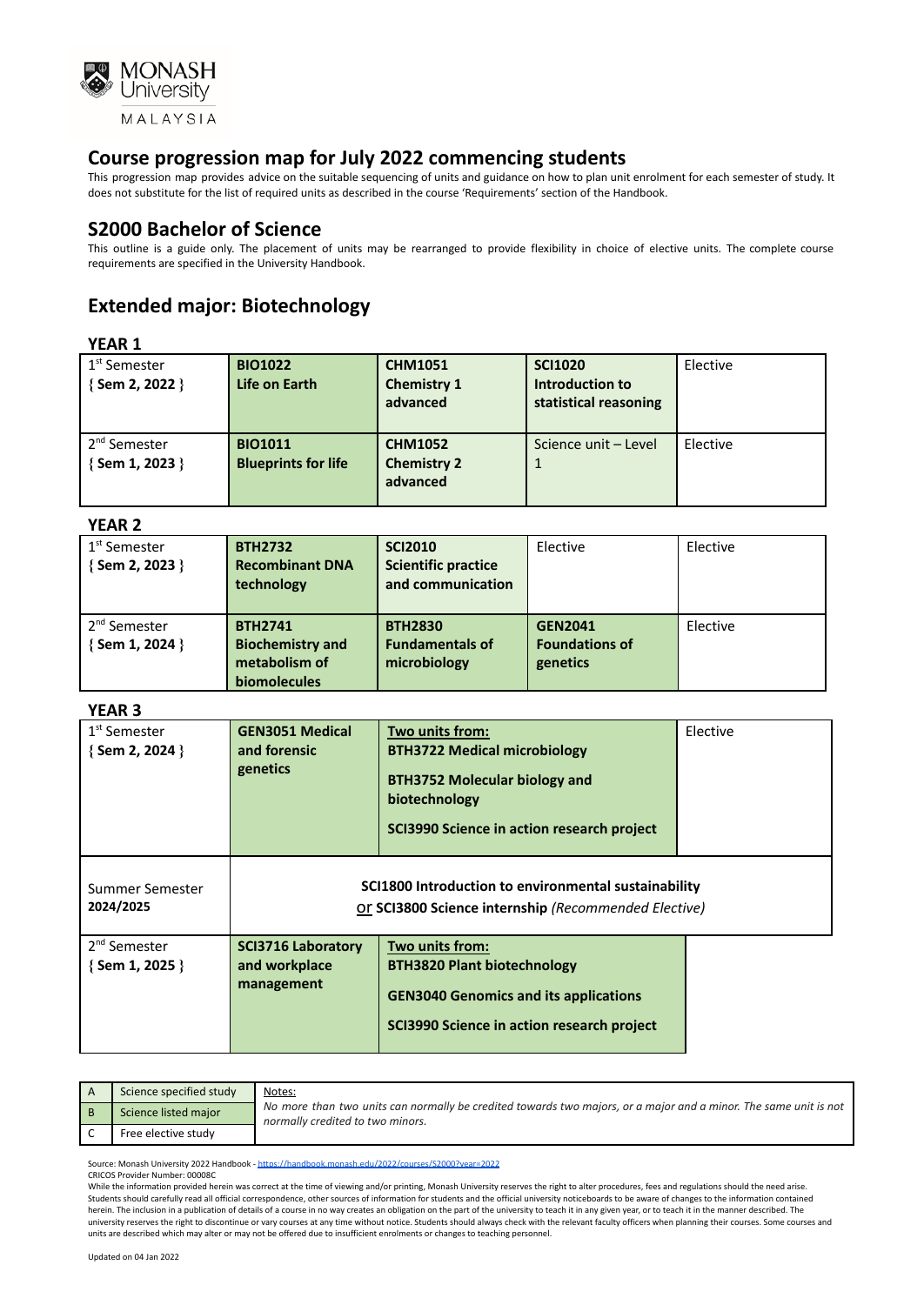

This progression map provides advice on the suitable sequencing of units and guidance on how to plan unit enrolment for each semester of study. It does not substitute for the list of required units as described in the course 'Requirements' section of the Handbook.

## **S2000 Bachelor of Science**

This outline is a guide only. The placement of units may be rearranged to provide flexibility in choice of elective units. The complete course requirements are specified in the University Handbook.

# **Major: Genomics and bioinformatics**

| 1 <sup>st</sup> Semester<br>$\{$ Sem 2, 2022 $\}$ | <b>BIO1022</b><br>Life on Earth              | <b>CHM1051</b><br><b>Chemistry 1</b><br>advanced | <b>SCI1020</b><br>Introduction to<br>statistical reasoning | Elective |
|---------------------------------------------------|----------------------------------------------|--------------------------------------------------|------------------------------------------------------------|----------|
| 2 <sup>nd</sup> Semester<br>{Sem 1, 2023 }        | <b>BIO1011</b><br><b>Blueprints for life</b> | <b>CHM1052</b><br><b>Chemistry 2</b><br>advanced | Science unit - Level                                       | Elective |

## **YEAR 2**

| 1 <sup>st</sup> Semester<br>$\{$ Sem 2, 2023 $\}$ | <b>SCI2010</b><br><b>Scientific practice</b><br>and communication | Elective             | Elective             | Elective |
|---------------------------------------------------|-------------------------------------------------------------------|----------------------|----------------------|----------|
| 2 <sup>nd</sup> Semester                          | <b>GEN2041</b>                                                    | Science unit - Level | Science unit - Level | Elective |
| $\{$ Sem 1, 2024 $\}$                             | <b>Foundations of</b>                                             | 2 or 3               | 2 or 3               |          |
|                                                   | genetics                                                          |                      |                      |          |

#### **YEAR 3**

| 1 <sup>st</sup> Semester<br>$\{$ Sem 2, 2024 $\}$ | <b>BIN3890</b><br><b>Research methods in</b><br>bioinformatics and<br>big data analysis                      | <b>GEN2052</b><br><b>Genomics and</b><br>population genetics | <b>GEN3051</b><br><b>Medical and</b><br>forensic genetics                            | Science unit - Level<br>$2$ or $3$ |
|---------------------------------------------------|--------------------------------------------------------------------------------------------------------------|--------------------------------------------------------------|--------------------------------------------------------------------------------------|------------------------------------|
| Summer Semester<br>2024/2025                      | SCI1800 Introduction to environmental sustainability<br>Or SCI3800 Science internship (Recommended Elective) |                                                              |                                                                                      |                                    |
| 2 <sup>nd</sup> Semester<br>$\{$ Sem 1, 2025 $\}$ | <b>BIN3800</b><br><b>Bioinformatics</b>                                                                      | <b>GEN3040</b><br><b>Genomics and its</b><br>applications    | <b>SCI3990</b><br>Science in action<br>research project<br>(Recommended<br>Elective) |                                    |

| Science specified study | Notes:                                                                                                                                               |
|-------------------------|------------------------------------------------------------------------------------------------------------------------------------------------------|
| Science listed major    | No more than two units can normally be credited towards two majors, or a major and a minor. The same unit is not<br>normally credited to two minors. |
| Free elective study     |                                                                                                                                                      |

Source: Monash University 2022 Handbook - <https://handbook.monash.edu/2022/courses/S2000?year=2022>

CRICOS Provider Number: 00008C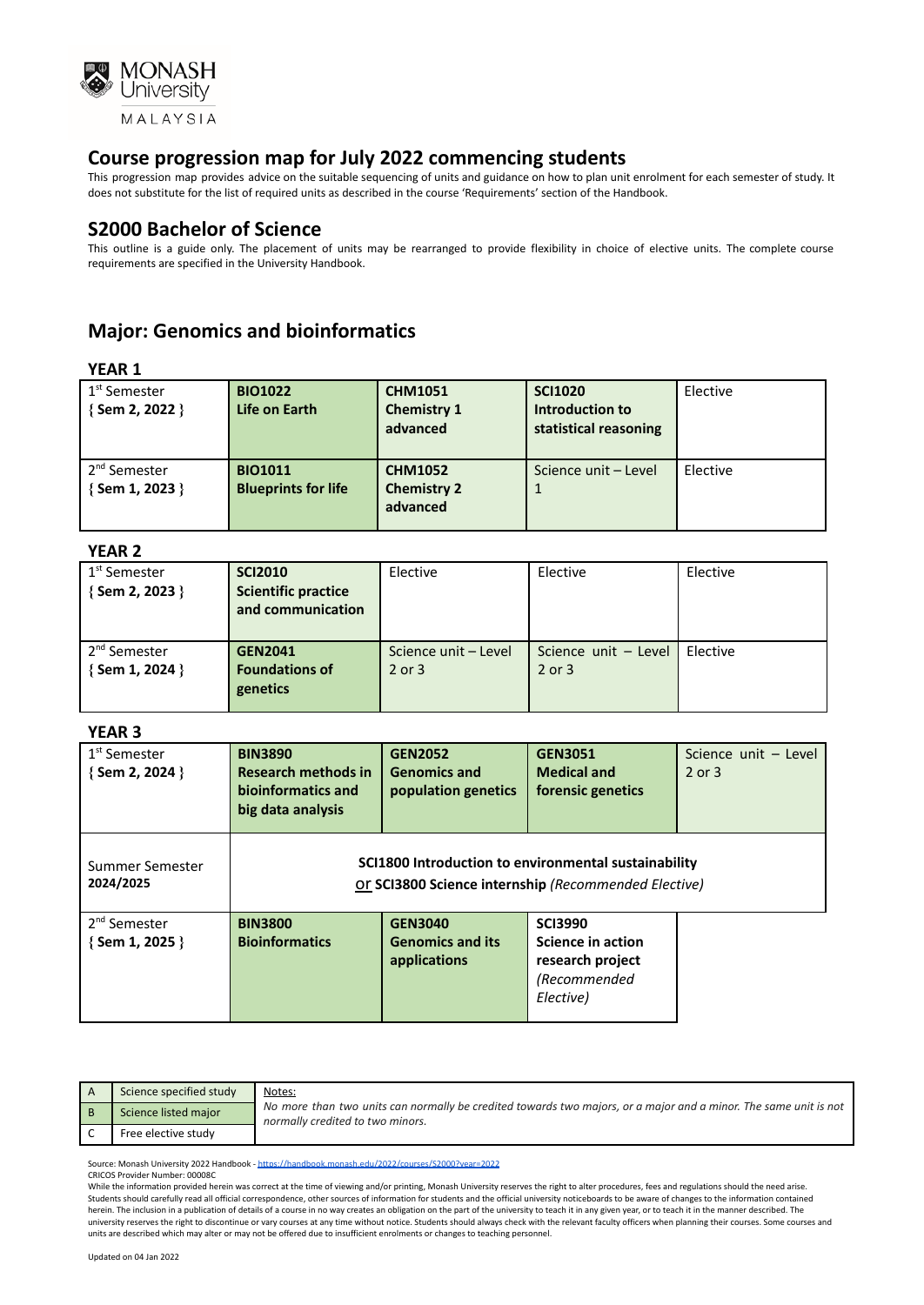

This progression map provides advice on the suitable sequencing of units and guidance on how to plan unit enrolment for each semester of study. It does not substitute for the list of required units as described in the course 'Requirements' section of the Handbook.

# **S2000 Bachelor of Science**

This outline is a guide only. The placement of units may be rearranged to provide flexibility in choice of elective units. The complete course requirements are specified in the University Handbook.

# **Major: Medicinal chemistry**

# **YEAR 1**

| .                                          |                                 |                                                  |                                                            |          |
|--------------------------------------------|---------------------------------|--------------------------------------------------|------------------------------------------------------------|----------|
| 1 <sup>st</sup> Semester<br>{Sem 2, 2022 } | <b>BIO1022</b><br>Life on Earth | <b>CHM1051</b><br><b>Chemistry 1</b><br>advanced | <b>SCI1020</b><br>Introduction to<br>statistical reasoning | Elective |
| 2 <sup>nd</sup> Semester                   | <b>BIO1011</b>                  | <b>CHM1052</b>                                   | Science unit - Level                                       | Elective |
| {Sem 1, 2023 }                             | <b>Blueprints for life</b>      | <b>Chemistry 2</b>                               |                                                            |          |
|                                            |                                 | advanced                                         |                                                            |          |

### **YEAR 2**

| 1 <sup>st</sup> Semester<br>{Sem 2, 2023 }        | <b>CHM2922</b><br>Spectroscopy and<br>analytical chemistry | <b>SCI2010</b><br><b>Scientific practice</b><br>and communication                                                                               | Elective                                                    | Elective |
|---------------------------------------------------|------------------------------------------------------------|-------------------------------------------------------------------------------------------------------------------------------------------------|-------------------------------------------------------------|----------|
| 2 <sup>nd</sup> Semester<br>$\{$ Sem 1, 2024 $\}$ | <b>CHM2911</b><br>Inorganic and<br>organic chemistry       | *PHY2810<br><b>Physiology of human</b><br>body systems<br>Science unit -<br>or<br>Level 2 or 3<br>(*must complete either<br>PHY2810 or PHY2820) | <b>BTH2741</b><br>Biochemistry<br>(Recommended<br>Elective) | Elective |

## **YEAR 3**

| $1st$ Semester<br>$\{$ Sem 2, 2024 $\}$           | <b>CHM3922</b><br><b>Advanced organic</b><br>chemistry                                                       | *PHY2820<br><b>Physiology of human</b><br>health<br>Science unit -<br>or -<br>Level 2 or 3<br>(*must complete either<br>PHY2810 or PHY2820) | Science unit - Level<br>3                                                            | Science unit - Level<br>$2$ or $3$ |  |
|---------------------------------------------------|--------------------------------------------------------------------------------------------------------------|---------------------------------------------------------------------------------------------------------------------------------------------|--------------------------------------------------------------------------------------|------------------------------------|--|
| Summer Semester<br>2024/2025                      | SCI1800 Introduction to environmental sustainability<br>Or SCI3800 Science internship (Recommended Elective) |                                                                                                                                             |                                                                                      |                                    |  |
| 2 <sup>nd</sup> Semester<br>$\{$ Sem 1, 2025 $\}$ | <b>CHM3930</b><br><b>Medicinal chemistry</b>                                                                 | <b>PHA3801</b><br><b>Principles of</b><br>pharmacology                                                                                      | <b>SCI3990</b><br>Science in action<br>research project<br>(Recommended<br>Elective) |                                    |  |

| Science specified study | Notes:                                                                                                                                               |
|-------------------------|------------------------------------------------------------------------------------------------------------------------------------------------------|
| Science listed major    | No more than two units can normally be credited towards two majors, or a major and a minor. The same unit is not<br>normally credited to two minors. |
| Free elective study     |                                                                                                                                                      |

Source: Monash University 2022 Handbook - <https://handbook.monash.edu/2022/courses/S2000?year=2022>

CRICOS Provider Number: 00008C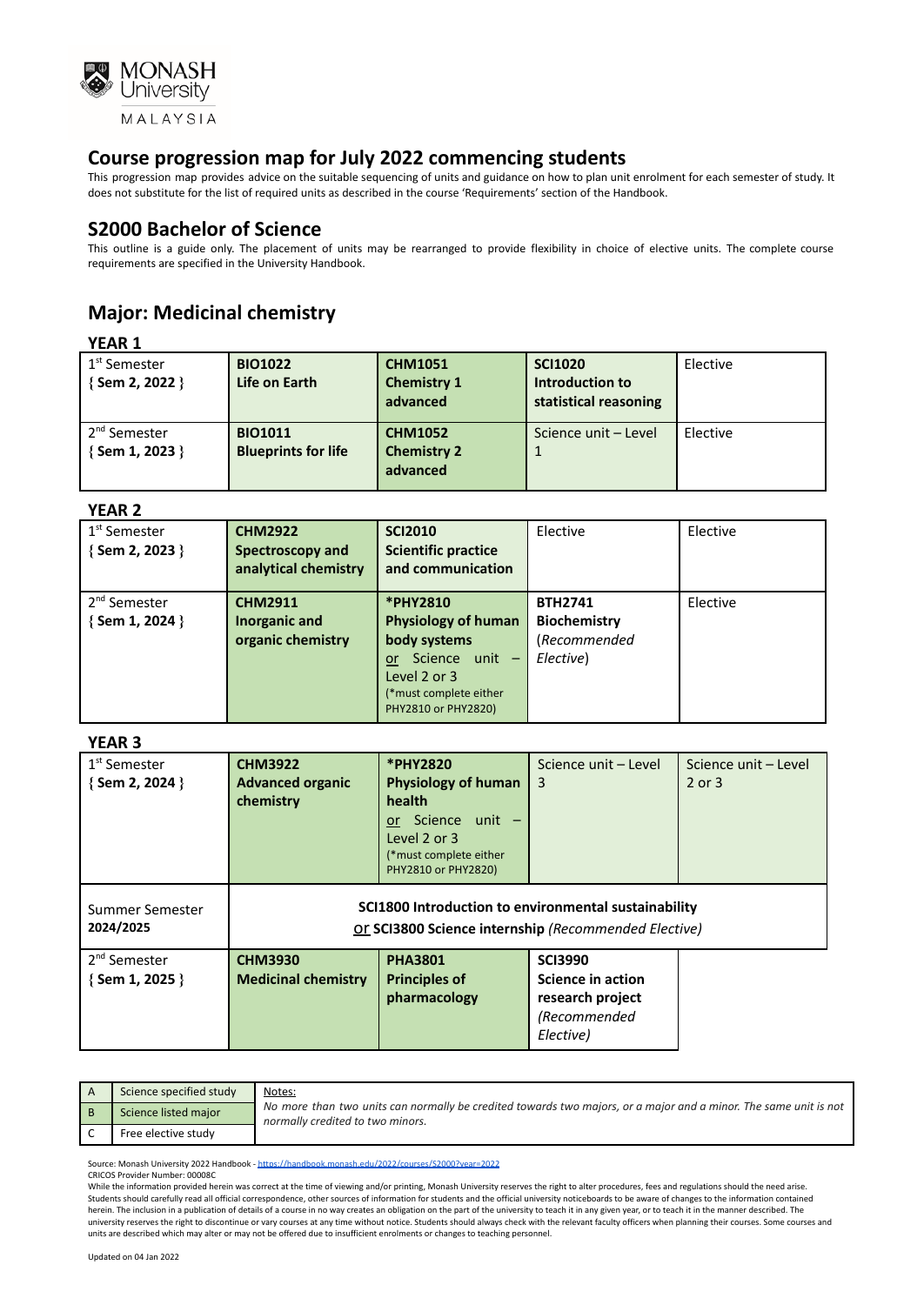

This progression map provides advice on the suitable sequencing of units and guidance on how to plan unit enrolment for each semester of study. It does not substitute for the list of required units as described in the course 'Requirements' section of the Handbook.

# **S2000 Bachelor of Science**

This outline is a guide only. The placement of units may be rearranged to provide flexibility in choice of elective units. The complete course requirements are specified in the University Handbook.

# **Major: Psychology**

## **YEAR 1**

| 1 <sup>st</sup> Semester<br>{ Sem 2, 2022 } | <b>BIO1022</b><br>Life on Earth              | <b>PSY1022</b><br><b>Psychology 1B</b> | <b>SCI1020</b><br>Introduction to<br>statistical reasoning | Elective |
|---------------------------------------------|----------------------------------------------|----------------------------------------|------------------------------------------------------------|----------|
| 2 <sup>nd</sup> Semester<br>{Sem 1, 2023 }  | <b>BIO1011</b><br><b>Blueprints for life</b> | <b>PSY1011</b><br><b>Psychology 1A</b> | Science unit - Level                                       | Elective |

## **YEAR 2**

| .                                           |                                                               |                                                                   |                                |          |
|---------------------------------------------|---------------------------------------------------------------|-------------------------------------------------------------------|--------------------------------|----------|
| 1 <sup>st</sup> Semester<br>{ Sem 2, 2023 } | <b>PSY2042</b><br><b>Personality and</b><br>social psychology | <b>SCI2010</b><br><b>Scientific practice</b><br>and communication | Elective                       | Elective |
| 2 <sup>nd</sup> Semester<br>{ Sem 1, 2024 } | <b>PSY2061</b><br><b>Biological</b><br>psychology             | <b>PSY2071</b><br><b>Development</b><br>psychology                | Science unit - Level<br>2 or 3 | Elective |

#### **YEAR 3**

| 1 <sup>st</sup> Semester<br>{Sem 2, 2024 }  | <b>PSY3032</b><br><b>Abnormal</b><br>psychology                                                              | Science unit - Level<br>3                                | Science unit - Level<br>2 or 3 | Elective |
|---------------------------------------------|--------------------------------------------------------------------------------------------------------------|----------------------------------------------------------|--------------------------------|----------|
| Summer Semester<br>2024/2025                | SCI1800 Introduction to environmental sustainability<br>Or SCI3800 Science internship (Recommended Elective) |                                                          |                                |          |
| 2 <sup>nd</sup> Semester<br>{ Sem 1, 2025 } | <b>PSY3041</b><br><b>Psychological testing</b><br>theories of ability<br>and ethics                          | <b>PSY3051</b><br>Perception and<br>cognitive psychology | Elective                       |          |

| Science specified study | Notes:                                                                                                                                               |
|-------------------------|------------------------------------------------------------------------------------------------------------------------------------------------------|
| Science listed major    | No more than two units can normally be credited towards two majors, or a major and a minor. The same unit is not<br>normally credited to two minors. |
| Free elective study     |                                                                                                                                                      |

Source: Monash University 2022 Handbook - <https://handbook.monash.edu/2022/courses/S2000?year=2022> CRICOS Provider Number: 00008C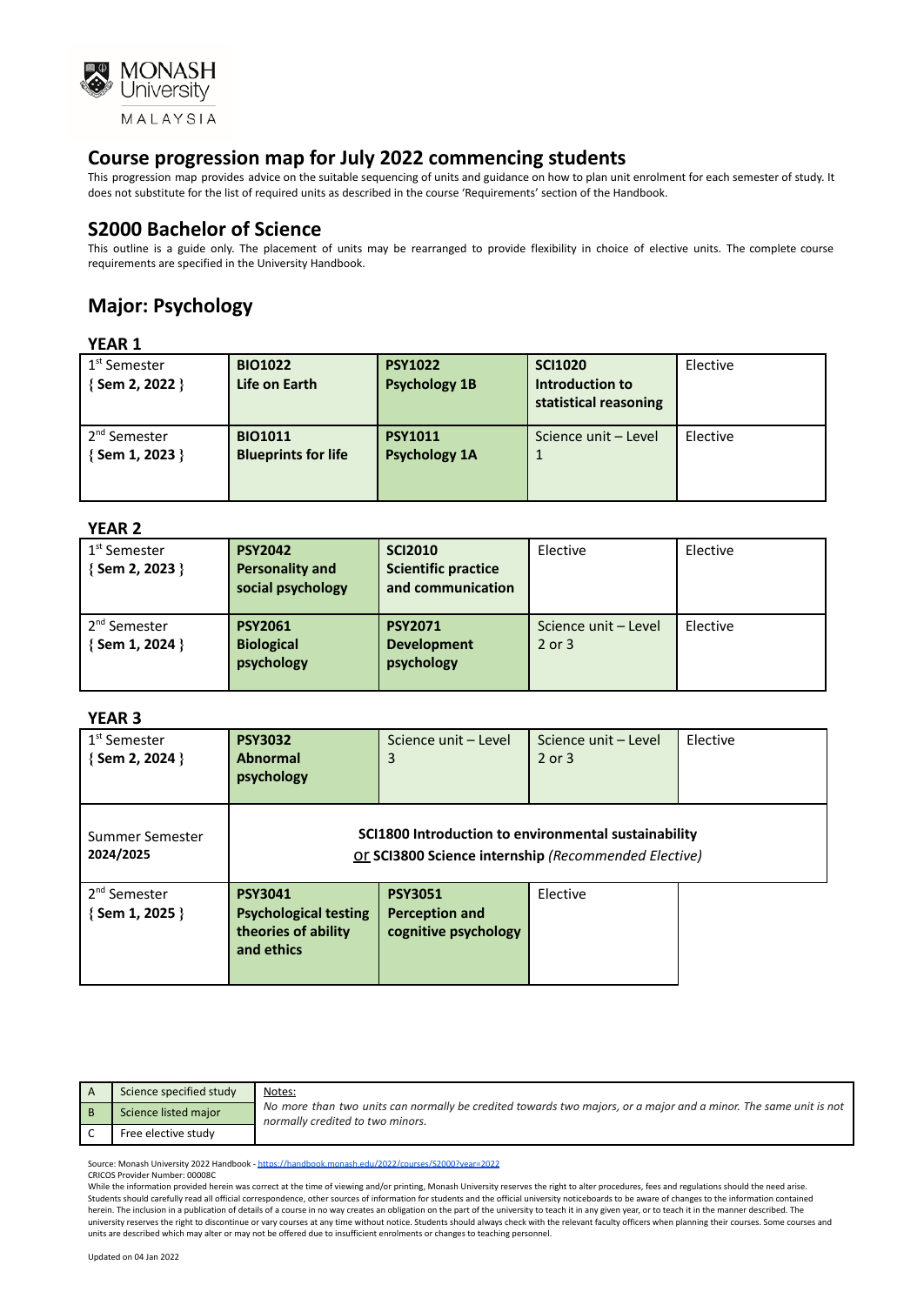

This progression map provides advice on the suitable sequencing of units and guidance on how to plan unit enrolment for each semester of study. It does not substitute for the list of required units as described in the course 'Requirements' section of the Handbook.

# **S2000 Bachelor of Science**

This outline is a guide only. The placement of units may be rearranged to provide flexibility in choice of elective units. The complete course requirements are specified in the University Handbook.

# **Extended major - APAC accredited: Psychology**

### **YEAR 1**

| 1 <sup>st</sup> Semester<br>{ Sem 2, 2022 } | <b>BIO1022</b><br>Life on Earth              | <b>PSY1022</b><br><b>Psychology 1B</b> | <b>SCI1020</b><br>Introduction to<br>statistical reasoning | Elective |
|---------------------------------------------|----------------------------------------------|----------------------------------------|------------------------------------------------------------|----------|
| 2 <sup>nd</sup> Semester<br>{ Sem 1, 2023 } | <b>BIO1011</b><br><b>Blueprints for life</b> | <b>PSY1011</b><br><b>Psychology 1A</b> | Science unit - Level                                       | Elective |

### **YEAR 2**

| .                                           |                                                               |                                                    |                                                            |          |
|---------------------------------------------|---------------------------------------------------------------|----------------------------------------------------|------------------------------------------------------------|----------|
| 1 <sup>st</sup> Semester<br>{Sem 2, 2023 }  | <b>PSY2042</b><br><b>Personality and</b><br>social psychology | <b>PSY2112</b><br>Organisational<br>psychology     | <b>SCI2010 Scientific</b><br>practice and<br>communication | Elective |
| 2 <sup>nd</sup> Semester<br>{ Sem 1, 2024 } | <b>PSY2061</b><br><b>Biological</b><br>psychology             | <b>PSY2071</b><br><b>Development</b><br>psychology | Elective                                                   | Elective |

### **YEAR 3**

| 1 <sup>st</sup> Semester<br>$\{$ Sem 2, 2024 $\}$ | <b>PSY3032</b><br><b>Abnormal</b><br>psychology                                                              | <b>PSY3062</b><br><b>Research methods</b><br>and theory         | Science unit - Level<br>$2$ or $3$ | Elective |
|---------------------------------------------------|--------------------------------------------------------------------------------------------------------------|-----------------------------------------------------------------|------------------------------------|----------|
| Summer Semester<br>2024/2025                      | SCI1800 Introduction to environmental sustainability<br>Or SCI3800 Science internship (Recommended Elective) |                                                                 |                                    |          |
| 2 <sup>nd</sup> Semester<br>$\{$ Sem 1, 2025 $\}$ | <b>PSY3041</b><br><b>Psychological testing</b><br>theories of ability<br>and ethics                          | <b>PSY3051</b><br><b>Perception and</b><br>cognitive psychology | Elective                           |          |

| Science specified study | Notes:                                                                                                                                               |
|-------------------------|------------------------------------------------------------------------------------------------------------------------------------------------------|
| Science listed major    | No more than two units can normally be credited towards two majors, or a major and a minor. The same unit is not<br>normally credited to two minors. |
| Free elective study     |                                                                                                                                                      |

Source: Monash University 2022 Handbook - <https://handbook.monash.edu/2022/courses/S2000?year=2022> CRICOS Provider Number: 00008C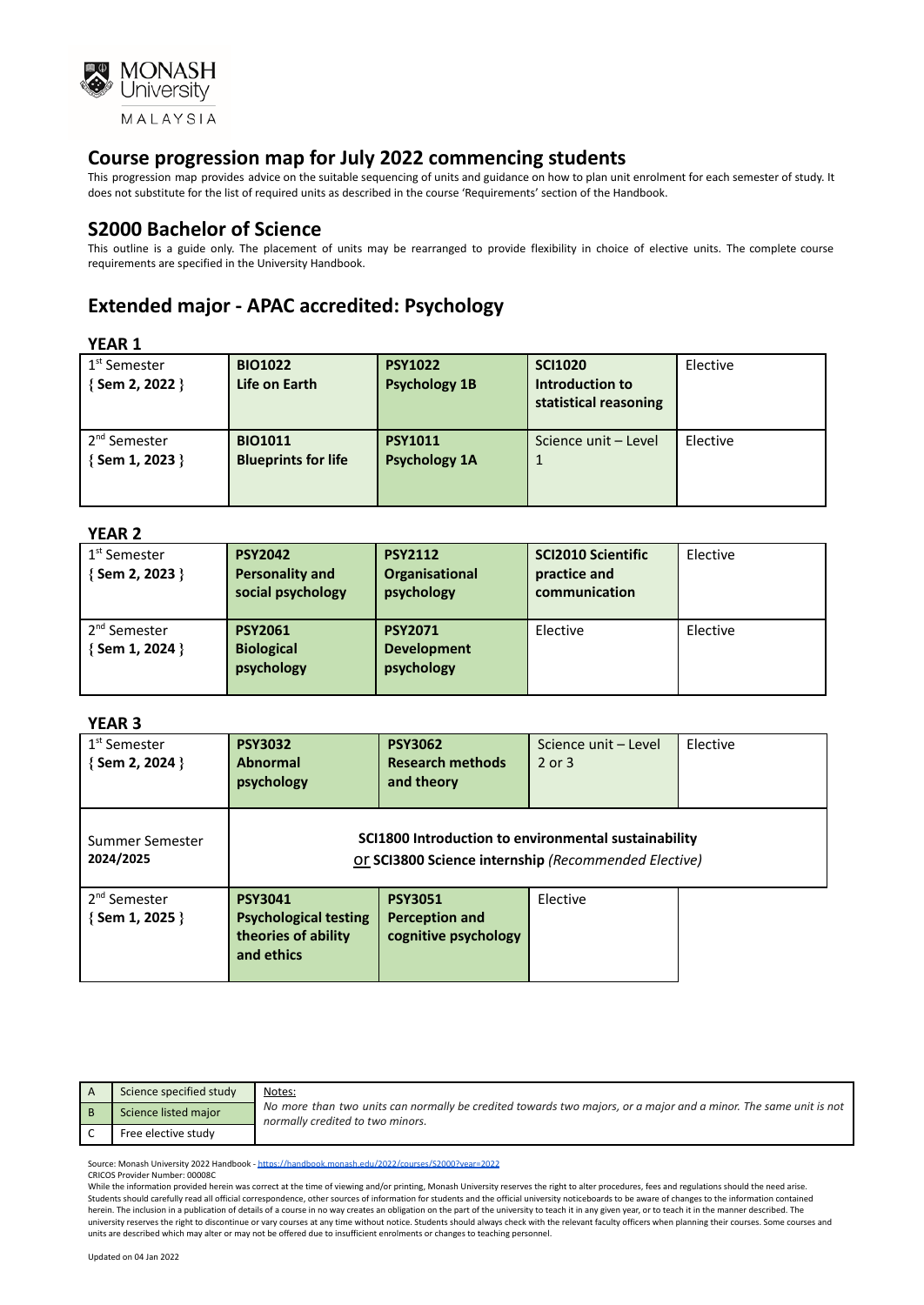

This progression map provides advice on the suitable sequencing of units and guidance on how to plan unit enrolment for each semester of study. It does not substitute for the list of required units as described in the course 'Requirements' section of the Handbook.

# **S2000 Bachelor of Science**

This outline is a guide only. The placement of units may be rearranged to provide flexibility in choice of elective units. The complete course requirements are specified in the University Handbook.

# **Major: Tropical environmental biology**

## **YEAR 1**

| 1 <sup>st</sup> Semester<br>{Sem 2, 2022 } | <b>ENV1800</b><br><b>Environmental</b><br>science: A Southeast | <b>CHM1051</b><br><b>Chemistry 1</b><br>advanced | <b>SCI1020</b><br>Introduction to<br>statistical reasoning | Elective |
|--------------------------------------------|----------------------------------------------------------------|--------------------------------------------------|------------------------------------------------------------|----------|
|                                            | <b>Asian perspective</b>                                       |                                                  |                                                            |          |
|                                            |                                                                |                                                  |                                                            |          |
| 2 <sup>nd</sup> Semester                   | <b>BIO1011</b>                                                 | <b>CHM1052</b>                                   | Science unit - Level                                       | Elective |
| { Sem 1, 2023 }                            | <b>Blueprints for life</b>                                     | <b>Chemistry 2</b>                               |                                                            |          |
|                                            |                                                                |                                                  |                                                            |          |
|                                            |                                                                | advanced                                         |                                                            |          |
|                                            |                                                                |                                                  |                                                            |          |

#### **YEAR 2**

| 1 <sup>st</sup> Semester<br>{Sem 2, 2023 } | <b>ENV2726</b><br><b>Ecosystems and</b><br>bioresources         | <b>STA2216</b><br>Data analysis for<br>science | <b>SCI2010</b><br><b>Scientific practice</b><br>and communication | Elective |
|--------------------------------------------|-----------------------------------------------------------------|------------------------------------------------|-------------------------------------------------------------------|----------|
| 2 <sup>nd</sup> Semester<br>{Sem 1, 2024 } | <b>BIO2810</b><br>Introduction to<br>ecological<br>applications | Science unit - Level<br>$2$ or $3$             | Elective                                                          | Elective |

## **YEAR 3**

| 1 <sup>st</sup> Semester<br>{Sem 2, 2024 }  | <b>BIO3820</b><br><b>Tropical terrestrial</b><br>biology                                                     | Science unit - Level<br>3                            | Science unit - Level<br>$2$ or $3$                                                          | Elective |
|---------------------------------------------|--------------------------------------------------------------------------------------------------------------|------------------------------------------------------|---------------------------------------------------------------------------------------------|----------|
| Summer Semester<br>2024/2025                | SCI1800 Introduction to environmental sustainability<br>Or SCI3800 Science internship (Recommended Elective) |                                                      |                                                                                             |          |
| 2 <sup>nd</sup> Semester<br>{ Sem 1, 2025 } | <b>BIO3800</b><br><b>Tropical</b><br>environmental<br>management                                             | <b>BIO3810</b><br><b>Tropical aquatic</b><br>biology | <b>SCI3990</b><br><b>Science in action</b><br>research project<br>(Recommended<br>Elective) |          |

| Science specified study | Notes:                                                                                                                                               |
|-------------------------|------------------------------------------------------------------------------------------------------------------------------------------------------|
| Science listed major    | No more than two units can normally be credited towards two majors, or a major and a minor. The same unit is not<br>normally credited to two minors. |
| Free elective study     |                                                                                                                                                      |

Source: Monash University 2022 Handbook - <https://handbook.monash.edu/2022/courses/S2000?year=2022> CRICOS Provider Number: 00008C